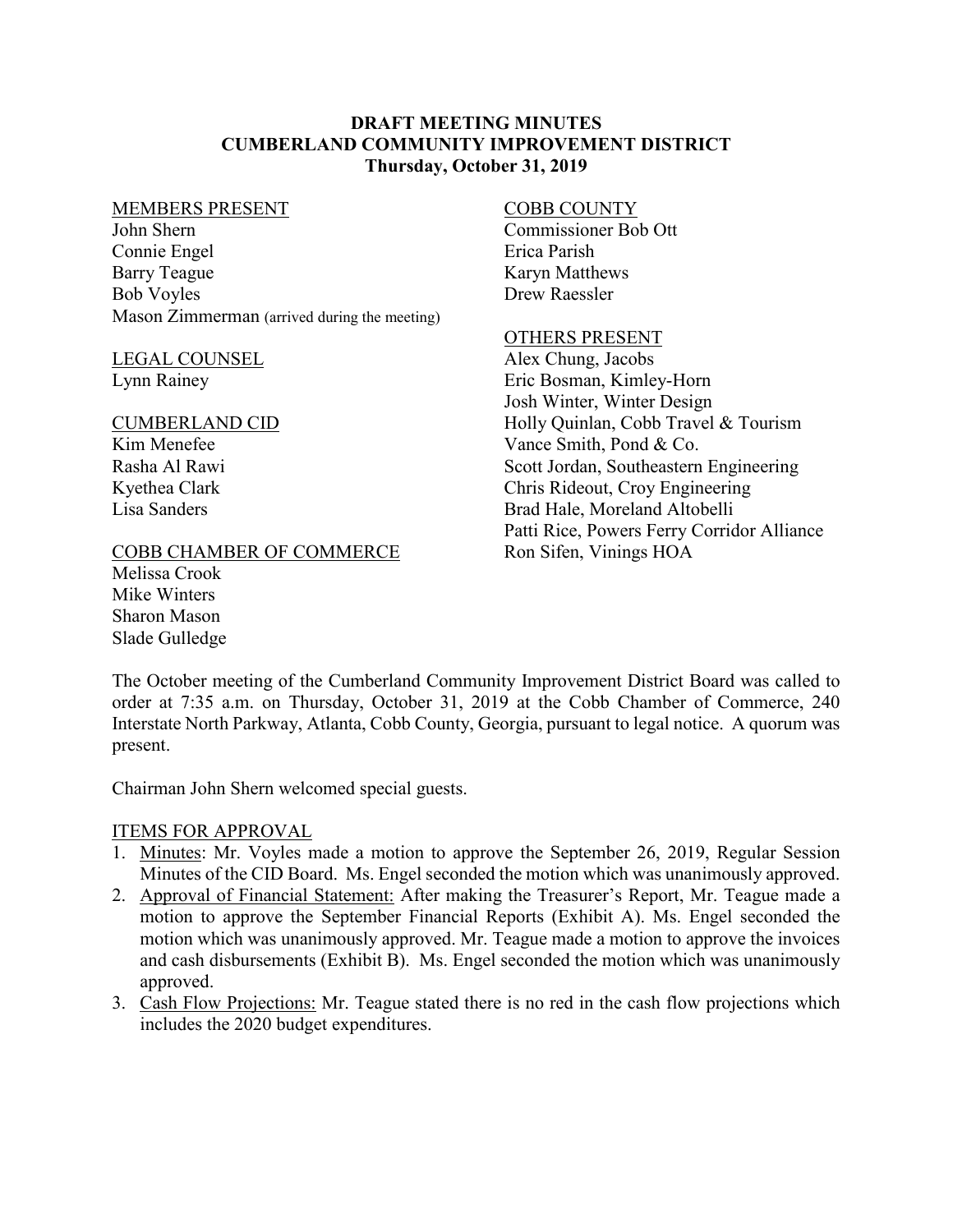# **DRAFT CCID Minutes October 31, 2019 Page 2 of 5**

# CHAIRMAN'S REMARKS & UPDATES

Chairman Shern recognized Kyethea Clark on her 4 year service anniversary with the CCID.

Chairman Shern recognized Board member Stephen Barnhouse on his 1<sup>st</sup> anniversary as a CCID Board member.

Chairman Shern stated over the past several weeks under Kim Menefee's leadership there has been a lot done for the upcoming move and transition. Staff has been working with Lynn Rainey, Legal Counsel, to figure out what needs to be kept and in what format. One item that was discovered was the CCID staff was not in the right retirement compensation plan. Some changes have been made. Board members do not have an obligation to individually save personal copies of CID materials unless until there is an Open Records Request or litigation anticipated or pending related to such records. It is up to each Board member to save what they want or don't want. Some procedures were looked at and all are consistent. It has been the policy of the CCID Board that our organization does not take a position in zoning matters. Chairman Shern thanked the CCID staff for their hard work preparing for the move. Ms. Menefee echoed Chairman Shern's comments.

# EXECUTIVE DIRECTOR REMARKS & UPDATES

{Board member Zimmerman joined the meeting at this point}

Ms. Menefee provided the following updates:

- A. 2020 Proposed Budget Discussion: Ms. Menefee presented the 2020 proposed budget including capital projects to the Board. Mr. Teague made a motion to approve the 2020 CCID budget. Ms. Engel seconded the motion which was unanimously approved.
- B. 2020 Annual Retreat (February 27, 2020): Ms. Menefee announced the CCID's Board 2020 Annual Retreat will be held immediately following the February  $27<sup>th</sup>$  Board meeting. Eric Bosman, Kimley-Horn, will be assisting the CCID in updating Blueprint Cumberland 3.0 that was put forward in 2017. With the Board's input, a 5 year plan will be developed taking the CCID's work through 2024. The retreat will allow Board members to dig into the priorities to put together a plan.

# DIRECTOR OF OPERATIONS UPDATE

A. Operations/Requests

- 1. Capital Improvements Update
- a. Interchange Clean-Up and Tree Installation (\$60,000 request): Kyethea Clark, Director of Operations, reported Phase 1 of the I-75/I-285 Interchange Clean Up is complete.
	- Phase 1: GDOT Clean-Up Completed
		- Initial Project Boundary –Windy Ridge Pkwy., Interstate N Pkwy./Cumberland Blvd., Akers Mill Rd., and I-285 Pedestrian Bridge.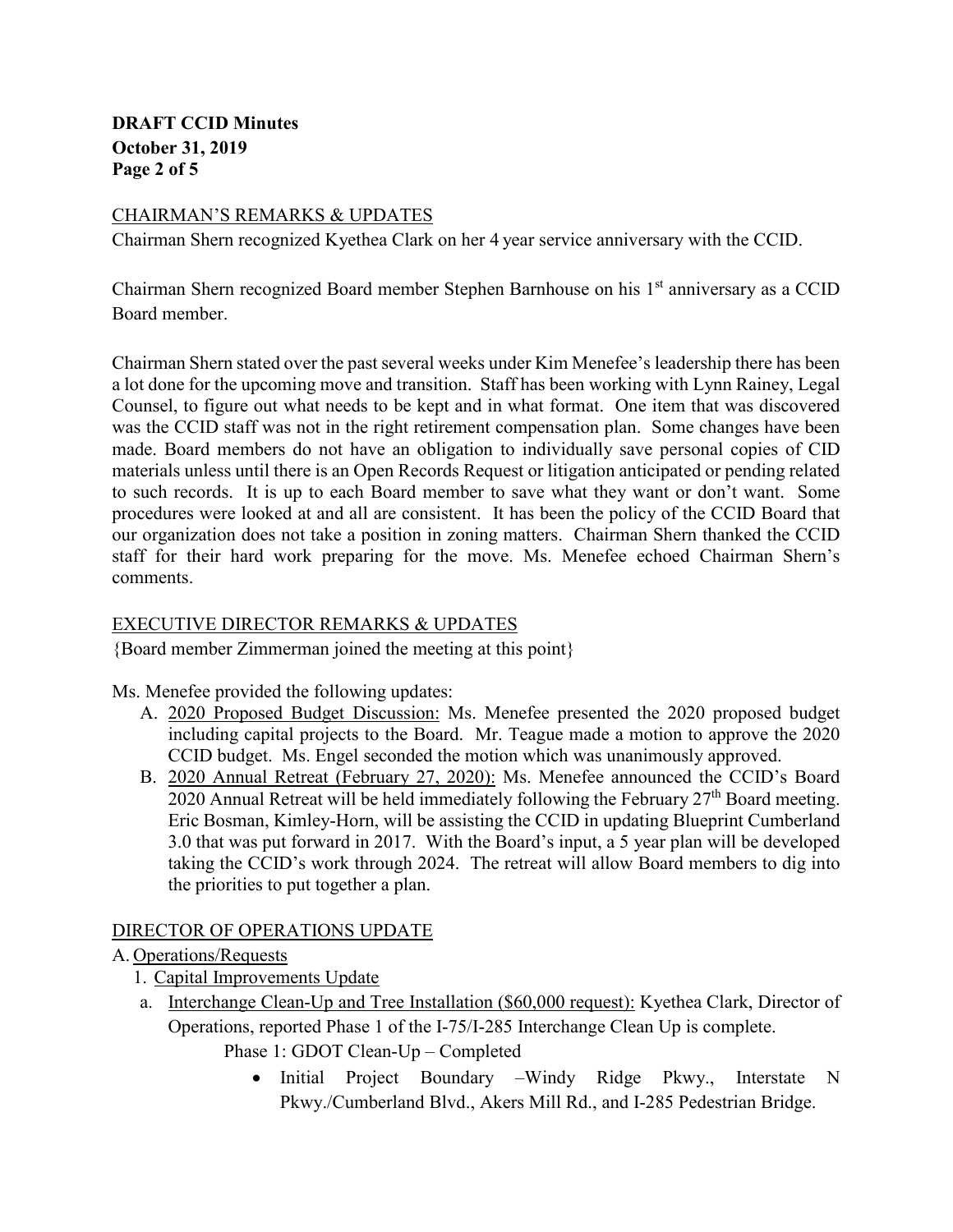Part of Phase 1: Final Clean-Up – Substantially Complete

- CID retained BrightView to remove vines from trees, underbrush, and remaining trash and debris
- Project Boundary Expansion south to Akers Mill Rd.

Ms. Clark shared the project scope area and Phase 2 is the Interchange Tree Installation.

Financial Request

- Phase 2: Tree Installation
- Continued coordination with GDOT
- GDOT favored tree installation plan & approval is contingent upon:
- CCID agreeing to maintain & control yearly vines & weeds (\$12,100);
- GDOT would then agree to continue to maintain area 7X year (March Oct/Nov)
- CCID solicited and received 4 bids from landscape contractors
- Bids ranged from \$47,900 to \$70,500

Staff Recommends Board approval of \$12,100 (BrightView) for cleanup and \$47,900 (Russell Landscape) for tree installation, totaling \$60,000. If approved the project would begin mid-November to December. CCID staff is taking into consideration the new construction in the area. The I-285 top end project has been delayed to 2032. The planning efforts will continue, but construction has been delayed. Tim Mathews with GDOT will be giving the Board an update on the project at the next Board meeting. Mr. Teague made a motion to approve \$60,000 to BrightView and Russell Landscape for the I-285/I-75 Interchange Clean-Up and Tree Installation. Mr. Voyles seconded the motion which was unanimously approved.

b. Cumberland Design Standard Plan (\$35,000): Ms. Clark reported a few months ago the CCID Board requested a plan to assess CCID streetscape decorative elements. In 2017, CCID staff conducted an inventory and assessment of CCID decorative elements. Ms. Clark shared some examples within the district.

Financial Request

- Staff received 3 out of 5 solicited proposals to provide services to develop a Design Standard Plan for the Cumberland district.
- \$35,000 from Croy Engineering to conduct the CCID Design Standard Plan update.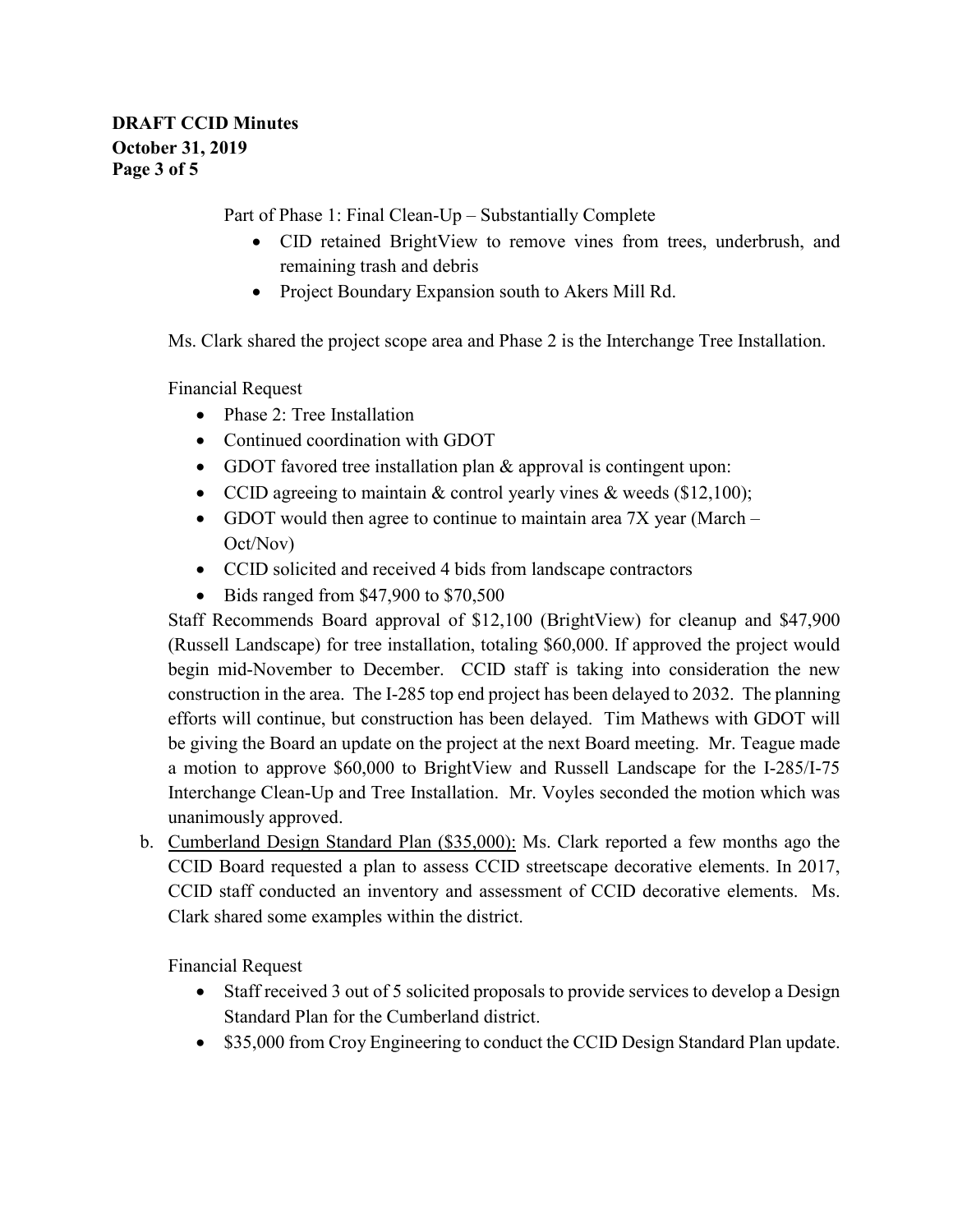- Project Scope Conduct an inventory, assess existing conditions, provide recommendations of repair, and replacement, and propose expansion of decorative elements within the CCID.
- The 2017 inventory and assessment report will be provided, and utilized for the proposed plan.
- Anticipated completion is 2 months from NTP (Notice to Proceed), Jan 2020

Mr. Teague made a motion to approve \$35,000 to Croy Engineering to conduct the CCID Design Standard Plan Update. Mr. Zimmerman seconded the motion which was unanimously approved.

Commissioner Bob Ott District 2, requested the plan be sent to him once it is completed. He will then put the design standard plan into place with the County. It would not apply to those already here, but any new developments would have to adhere to the new streetscape design standards.

- 2. Plans & Studies Update
	- a. Biketober Update: Ms. Clark reported Biketober was held during the month of October. Georgia Commute Options were a great partner. Ms. Clark shared pictures of the events that were held in the CCID.
	- b. Cumberland Bike Share: Ms. Clark announced there are 3 additional bike stations in the CCID – Bob Callan Trail Trailhead Station, Riverwood Station and CobbLinc Station. There is a total of 6 bikeshare stations in the district which equals 30 bikes. Ms. Clark thanked local partners.
	- c. Capital Improvements Updates: Ms. Clark gave updates on:
		- Cumberland Blvd W. Improvement Closeout
			- o Identified dead material for replacement
			- o Nov 2019 Russell to begin maintaining
		- Akers Mill Ramp Advancing
			- o Nov 2019 Preliminary field plan review with GDOT & Cobb DOT to advance to final plans
			- o Summer 2020 ROW certification
			- o Summer 2021 –GDOT construction let
		- Terrell Mill Windy Hill Connector –Advancing
			- o Construction to begin late 2019
		- Palisades/ Paces Mill Rehabilitation Under Review
			- o Continue to coordinate required additional agreements
		- Riverwood Pkwy Streetscape Underway
			- o Added scope and weather has delayed project
			- o Work remaining 1 plaza and landscaping